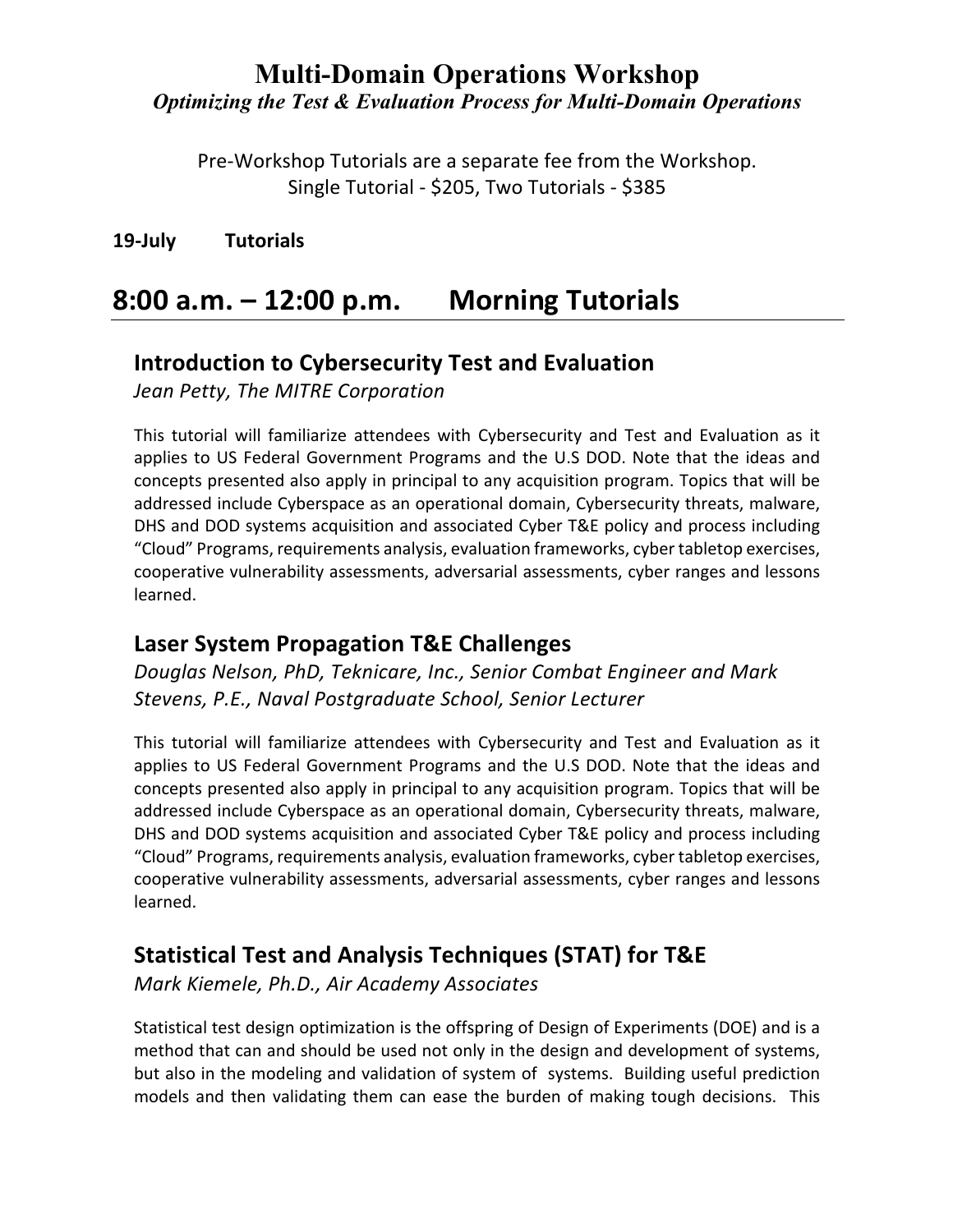tutorial will focus on the use of DOE and regression analysis in a wide variety of applications, from screening to modeling and on to validation testing. This presentation will start by addressing the basics of DOE and why it is different from other data analytic techniques, following it with examples that span the gamut, from flight test to cyber testing. It will also cover the necessary statistical tools and techniques that should be applied in consonance with DOE. There are no pre-requisites for this tutorial, as the analysis will be demonstrated via computer.

## **T&E as a Part of Agile Development**

*Robin Poston, PhD - System Testing Excellence Program, University of Memphis, and Wayne Dumais - Deputy T&E, Department of Homeland Security (DHS)*

To discuss T&E in support of agile development, we need to explore the sequence of the evolution of the agile methods, rationale for the application of different methods, compare traditional and agile software development approaches, discuss research conclusions regarding the agile method's impact on software performance, review benefits and challenges of agile, and appreciate the fit of agile methods with Systems Acquisition Life Cycle. Furthermore, in this tutorial we will also discuss when to use agile, the role of the tester on agile projects, and various kinds of testing applicable to agile software developments.

# **1:00 p.m. – 5:00 p.m. Afternoon Tutorials**

#### **Cybersecurity for Telemetry Systems**

*Brian L. Simonin, Southwest Range Services*

Cybersecurity is now a complete requirement for all Telemetry sensors on our test ranges. This Short Course will cover what is Cybersecurity and RMF and how does this impact deploying Telemetry software and instrumentation on the range. It will also cover the process of integrating equipment on a Test Support IP Network and the requirements that you must undergo to ensure your systems are secure, compliant, and operational for a myriad of mission activities. Class slides have been approved by the WSMR Cybersecurity Office for Telemetry vendor dissemination. However, the slides may be adapted for other enclaves such as Optics, Radar, GPS, and Real-Time operations.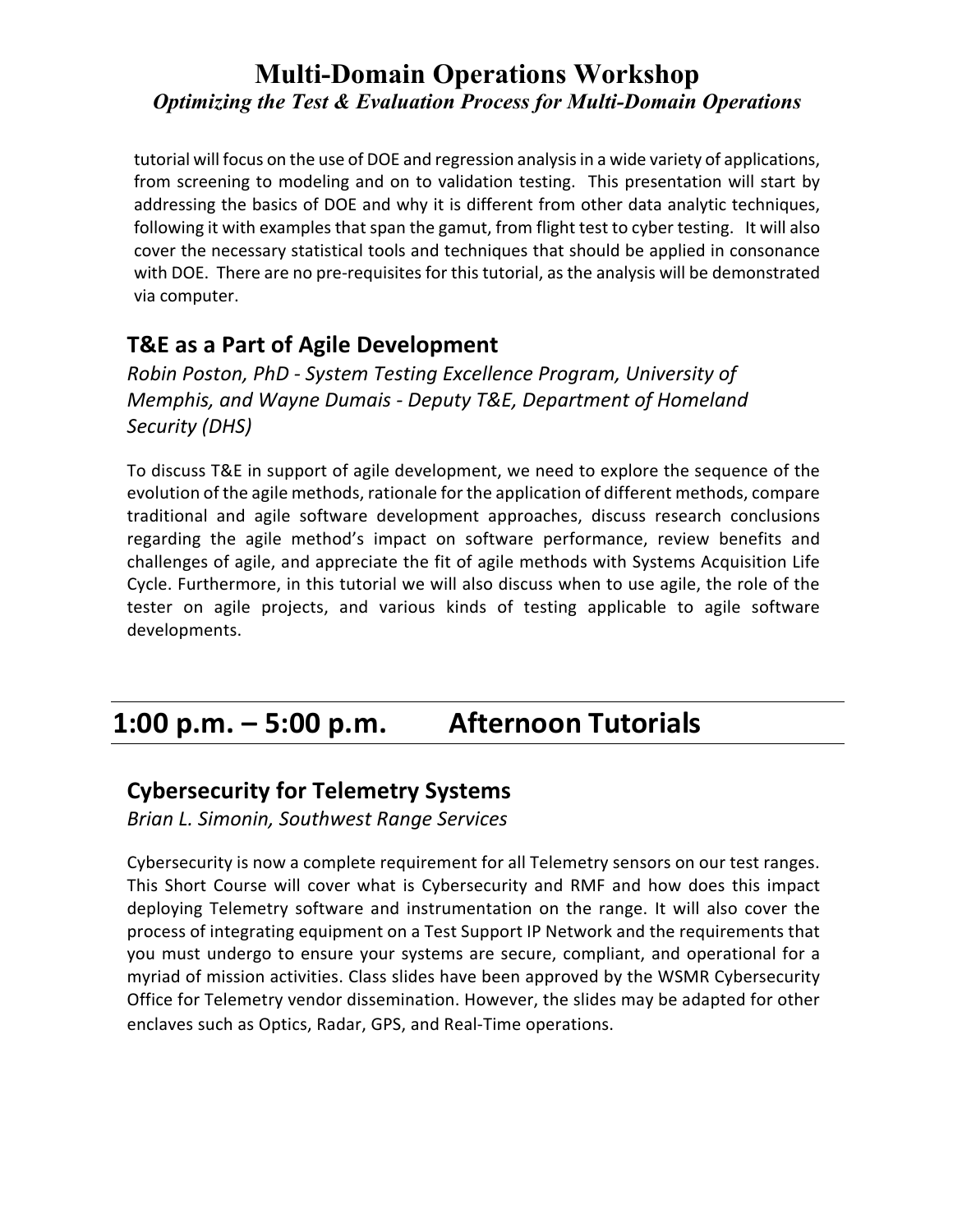### **Fundamentals of Telemetry Ground Stations**

*Mark McWhorter, V.P. of Sales & Marketing, Lumistar Inc.*

This course is designed to present to the student the fundamental design features of a typical range telemetry ground system. Topics to be discussed will be the major subsystems and components used, such as track antenna, multicoupler, receiver/combiner, demodulation, bit synchronization, data recording and playback, time, decommutation and simulation, and real time displays of telemetered parameters. The student will be exposed to a few mathematical exercises, such as "link analysis" calculations to help determine the "sensitivity" of the ground station and resultant system tradeoffs. After having completed the course, the student will have a better understanding of concepts related to RF and data processing of flight telemetry.

## **T&E in a Digital Engineering Environment**

#### *Hans Miller & Jean Petty, The MITRE Corporation*

This tutorial will review digital engineering concepts in general and then deep dive into specifics for test and evaluation (T&E) in a digital engineering environment. The course will review concepts, methods, tools, and best practices for five Digital Engineering topic areas including models, an authoritative source of truth, technological innovation, innovative infrastructure, and workforce. Each topic area will be addressed in general, followed by discussion of specific issues and challenges for T&E. Discussion areas will include:

- How planning and the evaluation components of T&E need to evolve in the DE environment, given Model Based Systems Engineering, Mission Engineering, and automated testing.
- The characteristics of T&E tools within the DE environment and considerations and methods for automated tools selection.
- Data access, data sharing, and hurdles for building an authoritative source of truth.
- Special concerns for Cyber T&E in a Digital Engineering environment.
- Digital Engineering infrastructure and infrastructure providers.
- T&E workforce within a Digital Engineering ecosystem.
- Gaps in current infrastructure, capabilities, workforce, etc.

This course is intended for T&E professionals who are new to Digital Engineering or are beginning to implement Digital Engineering in their T&E practices. The course will include lecture, discussion, and interactive exercises.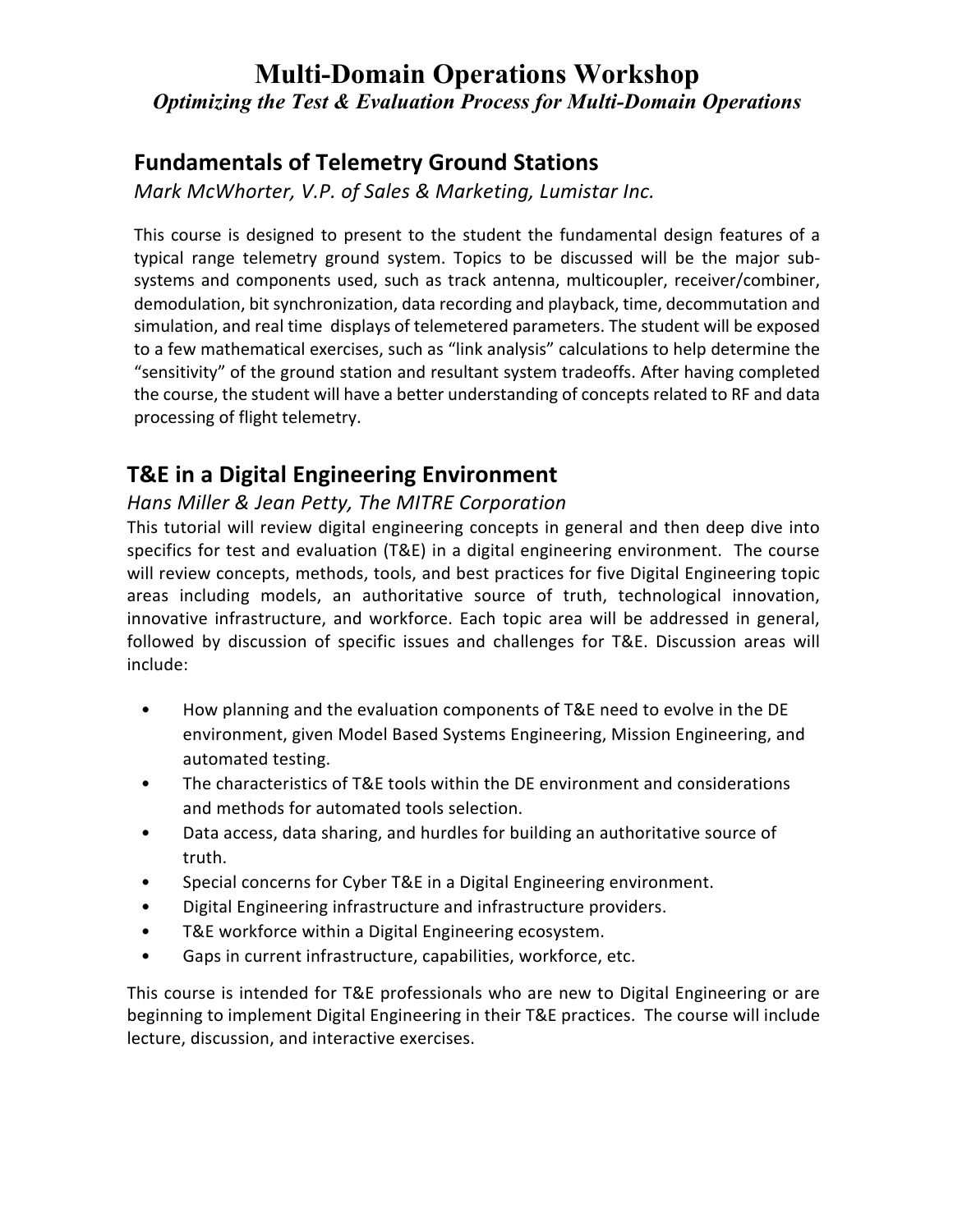## **TRMC Solutions for MDO and Distributed Testing**

*Gene Hudgins, JMETC/TENA Team, Test Resource Management Center*

The Test and Training Enabling Architecture (TENA) was developed as a DoD CTEIP project to enable interoperability among ranges, facilities, and simulations in a timely and cost-efficient manner, as well as to foster reuse of range assets and future software systems. TENA provides for real-time software system interoperability, as well as interfaces to existing range assets, C4ISR systems, and simulations. TENA, selected for use in JMETC events, is well-designed for its role in prototyping demonstrations and distributed testing.

Established in 2006 under the TRMC, JMETC provides readily-available connectivity to the Services' distributed test capabilities and simulations. JMETC also provides connectivity for testing resources in the Defense industry and incorporation of distributed testing and leveraging of JMETC-provided capabilities by programs and users has repeatedly proven to reduce risk, cost, and schedule. JMETC is a distributed LVC testing capability developed to support the acquisition community during program development, developmental testing, operational testing, and interoperability certification, and to demonstrate Net-Ready Key Performance Parameters (KPP) requirements in a customer-specific Joint Mission Environment.

JMETC is the T&E enterprise network solution for secret testing, and uses a hybrid network architecture – the JMETC Secret Network (JSN), based on the SDREN. The JMETC MILS Network (JMN) is the T&E enterprise network solution for all classifications and cyber testing. JMETC provides readily available connectivity to the Services' distributed test capabilities and simulations, as well as industry test resources. JMETC is also aligned with JNTC integration solutions to foster test, training, and experimental collaboration.

TRMC Enterprise Big Data Analytics (BDA) and Knowledge Management (BDKM) has the capacity to improve acquisition efficiency, keep up with the rapid pace of acquisition technological advancement, ensure that effective weapon systems are delivered to warfighters at the speed of relevance, and enable T&E analysts across the acquisition lifecycle to make better and faster decisions using data that was previously inaccessible, or unusable. BDA is the application of advanced tools and techniques to help quickly process, visualize, understand, and report on data. JMETC has demonstrated that applying enterprisedistributed BDA tools and techniques to T&E leads to faster and more informed decisionmaking that reduces overall program cost and risk.

TRMC has been working with Joint Staff and Air Force JADC2 Cross-Functional Teams (CFTs) regarding JADC2 and Multi-Domain Operations (MDO), to inform them on TENA/JMETC and other TRMC capabilities that could be leveraged to support the emerging Joint Staff Joint Domain Environment (JDE). Additionally, TRMC has been engaged with Army Futures Command (AFC) throughout the year in a number of areas including assessing TENA/JMETC